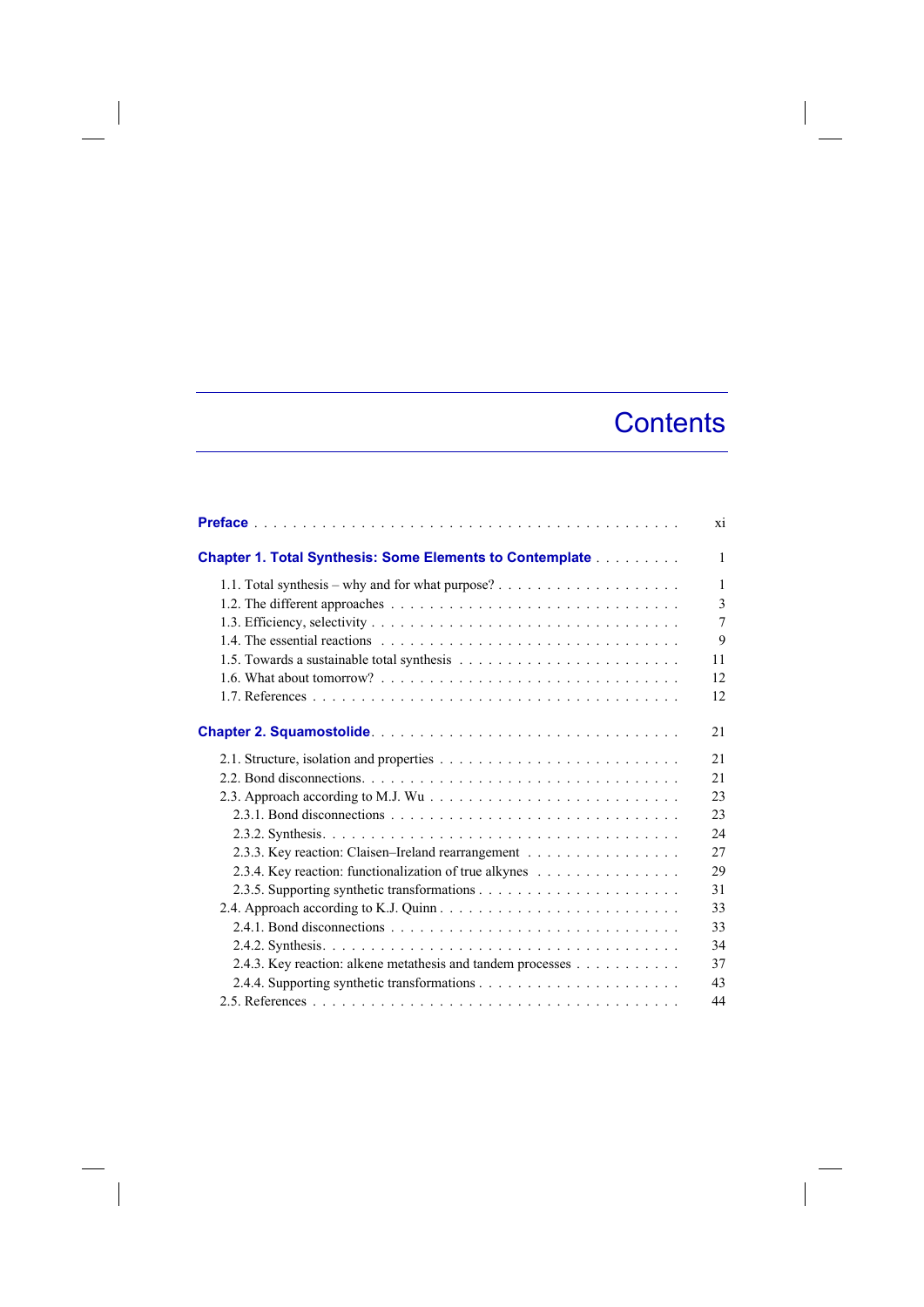| vi | <b>Retrosynthetic Analysis and Synthesis of Natural Products 1</b> |  |  |
|----|--------------------------------------------------------------------|--|--|
|    |                                                                    |  |  |

 $\|$ 

|                                                                         | 51  |
|-------------------------------------------------------------------------|-----|
|                                                                         | 51  |
|                                                                         | 52  |
|                                                                         | 53  |
|                                                                         | 53  |
|                                                                         | 54  |
|                                                                         | 56  |
| 3.3.4. Key reaction: oxidation of aldehydes to carboxylic acids         | 57  |
|                                                                         | 58  |
|                                                                         | 59  |
|                                                                         | 59  |
|                                                                         | 60  |
|                                                                         | 62  |
| 3.4.4. Key reaction: dehydration of alcohols according to Grieco        | 63  |
|                                                                         | 64  |
|                                                                         | 65  |
|                                                                         | 65  |
|                                                                         | 66  |
| 3.5.3. Key reaction: diastereoselective alkylation of oxazolidinones    | 68  |
| 3.5.4. Key reaction: enantioselective reduction of ketones – CBS method | 71  |
| 3.5.5. Key reaction: alkyne formation according to Ohira-Bestmann.      | 73  |
|                                                                         | 74  |
|                                                                         | 75  |
|                                                                         | 81  |
|                                                                         | 81  |
|                                                                         | 82  |
| 4.3. Approach according to D. Trauner (racemic synthesis)               | 83  |
|                                                                         | 83  |
| 4.3.2. Key reaction: ene reaction between alkynes and alkenes           | 86  |
|                                                                         | 88  |
| 4.3.4. Key reaction: Nozaki-Hiyama-Kishi reaction                       | 90  |
|                                                                         | 93  |
|                                                                         | 94  |
|                                                                         | 94  |
|                                                                         | 97  |
|                                                                         | 98  |
| 4.5. Enantioselective approach according to G. Pattenden                | 99  |
|                                                                         | 99  |
|                                                                         | 102 |
| 4.6. Approach according to D. Trauner – enantioselective version.       | 102 |
|                                                                         | 102 |
|                                                                         |     |

 $\mathcal{A}$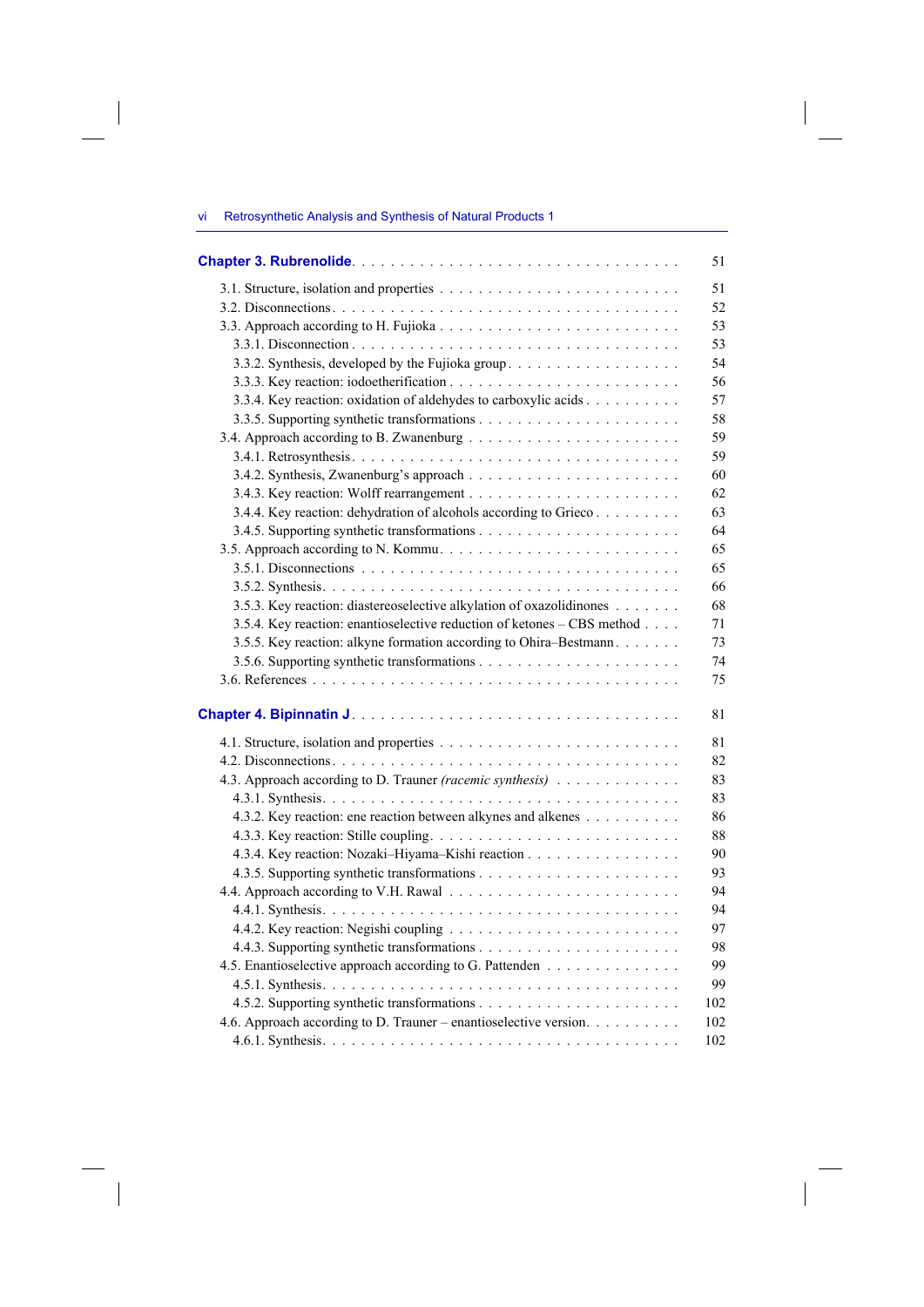$\overline{\phantom{a}}$ 

|                                                                                                                                        | 105 |
|----------------------------------------------------------------------------------------------------------------------------------------|-----|
|                                                                                                                                        | 106 |
|                                                                                                                                        | 107 |
|                                                                                                                                        |     |
|                                                                                                                                        | 111 |
|                                                                                                                                        | 111 |
|                                                                                                                                        | 112 |
|                                                                                                                                        | 113 |
| 5.3.1. Bond disconnections $\ldots$ , $\ldots$ , $\ldots$ , $\ldots$ , $\ldots$ , $\ldots$ , $\ldots$ , $\ldots$ , $\ldots$ , $\ldots$ | 113 |
|                                                                                                                                        | 114 |
|                                                                                                                                        | 116 |
|                                                                                                                                        | 118 |
|                                                                                                                                        | 120 |
| 5.3.6. Key reaction: radical cyclization and Baldwin's rules.                                                                          | 122 |
| 5.3.7. Key reaction: enantioselective hydrogenation of ketones                                                                         | 122 |
|                                                                                                                                        | 124 |
|                                                                                                                                        | 125 |
|                                                                                                                                        |     |
|                                                                                                                                        | 127 |
|                                                                                                                                        | 127 |
|                                                                                                                                        | 127 |
|                                                                                                                                        | 128 |
|                                                                                                                                        | 128 |
|                                                                                                                                        | 129 |
| 6.3.3. Key reaction: radical cyclization of selenoesters.                                                                              | 130 |
|                                                                                                                                        | 133 |
|                                                                                                                                        | 133 |
|                                                                                                                                        | 133 |
|                                                                                                                                        | 134 |
| 6.4.3. Key reaction: Vilsmeier-Haack-Arnold reaction                                                                                   | 135 |
|                                                                                                                                        | 137 |
|                                                                                                                                        | 139 |
|                                                                                                                                        | 143 |
|                                                                                                                                        |     |
|                                                                                                                                        | 143 |
|                                                                                                                                        | 143 |
|                                                                                                                                        | 145 |
|                                                                                                                                        | 145 |
| 7.3.2. Key reaction: epoxidation according to Katsuki-Sharpless                                                                        | 149 |
| 7.3.3. Key reaction: asymmetric epoxidation according to Shi.                                                                          | 151 |
|                                                                                                                                        | 153 |
|                                                                                                                                        | 155 |

 $\overline{\phantom{a}}$ 

 $\begin{array}{c} \hline \end{array}$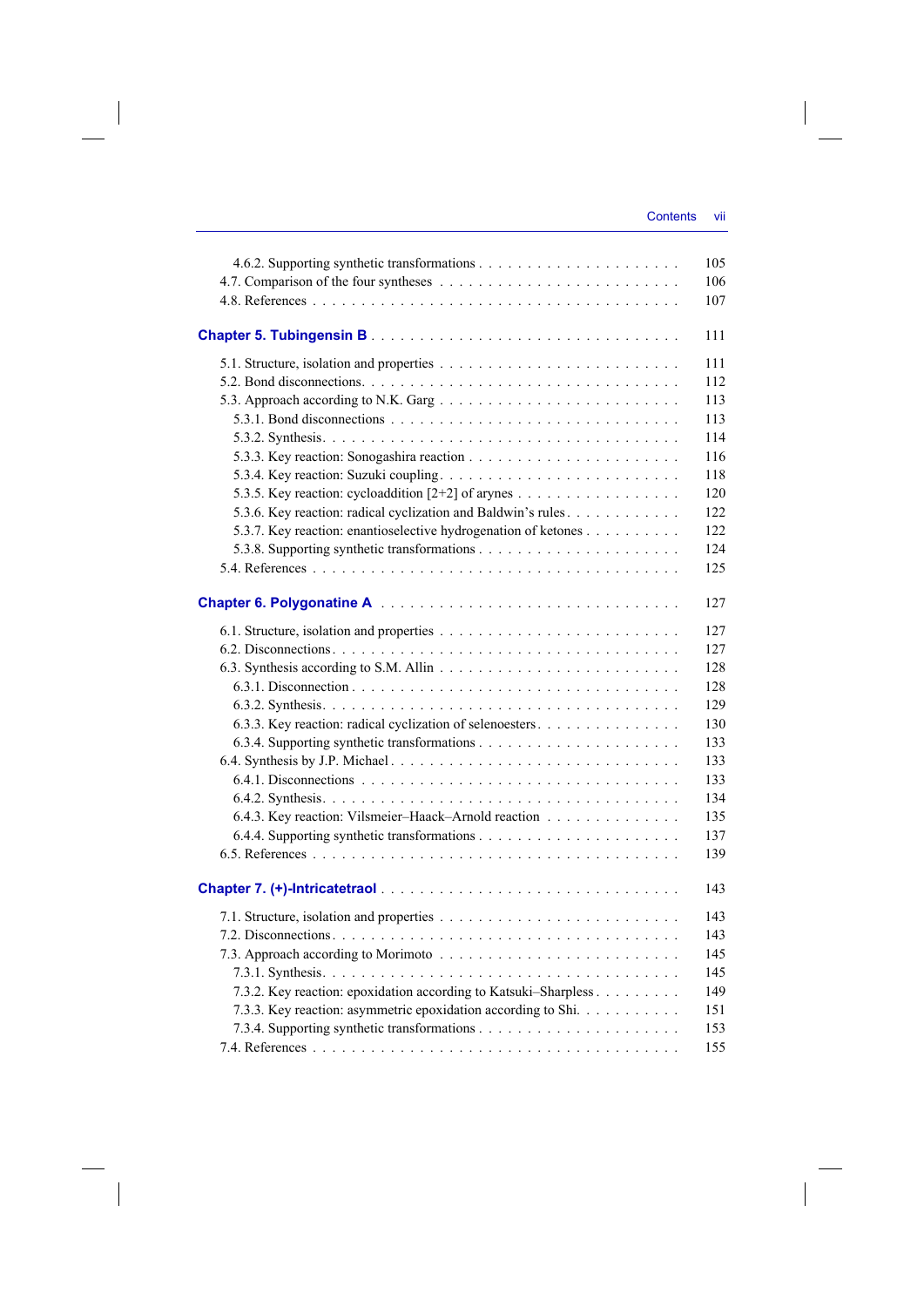|  | viii |  |  | <b>Retrosynthetic Analysis and Synthesis of Natural Products 1</b> |
|--|------|--|--|--------------------------------------------------------------------|
|--|------|--|--|--------------------------------------------------------------------|

| 8.3.3. Key reaction: 1,2-enantioselective addition of dialkylzinc to aldehydes                       |
|------------------------------------------------------------------------------------------------------|
| 8.3.4. Key reaction: reduction of $\beta$ -aldols to 1,3-diols                                       |
|                                                                                                      |
|                                                                                                      |
|                                                                                                      |
|                                                                                                      |
| 8.4.3. Key reaction: diastereoselective alkylation according to Myers                                |
| 8.4.4. Key reaction: Yne-yne ring-closing metathesis (RCAM)                                          |
| 8.4.5. Key reaction: sigmatropic rearrangement [3,3] of propargyl esters                             |
|                                                                                                      |
|                                                                                                      |
|                                                                                                      |
|                                                                                                      |
| 8.5.3. Key reaction: dithiane, umpolung and relayed reactions                                        |
|                                                                                                      |
|                                                                                                      |
|                                                                                                      |
|                                                                                                      |
|                                                                                                      |
|                                                                                                      |
| 8.6.4. Key reaction: Meyer-Schuster and Rupe rearrangement                                           |
|                                                                                                      |
| 8.7. Comparative assessment of the different syntheses.                                              |
|                                                                                                      |
|                                                                                                      |
|                                                                                                      |
|                                                                                                      |
| 9.2.1. Disconnections $\ldots \ldots \ldots \ldots \ldots \ldots \ldots \ldots \ldots \ldots \ldots$ |
|                                                                                                      |
| 9.2.3. Key reaction: 1,4-addition and organocatalysis                                                |
|                                                                                                      |
|                                                                                                      |
|                                                                                                      |

 $\mathcal{L}_{\mathcal{A}}$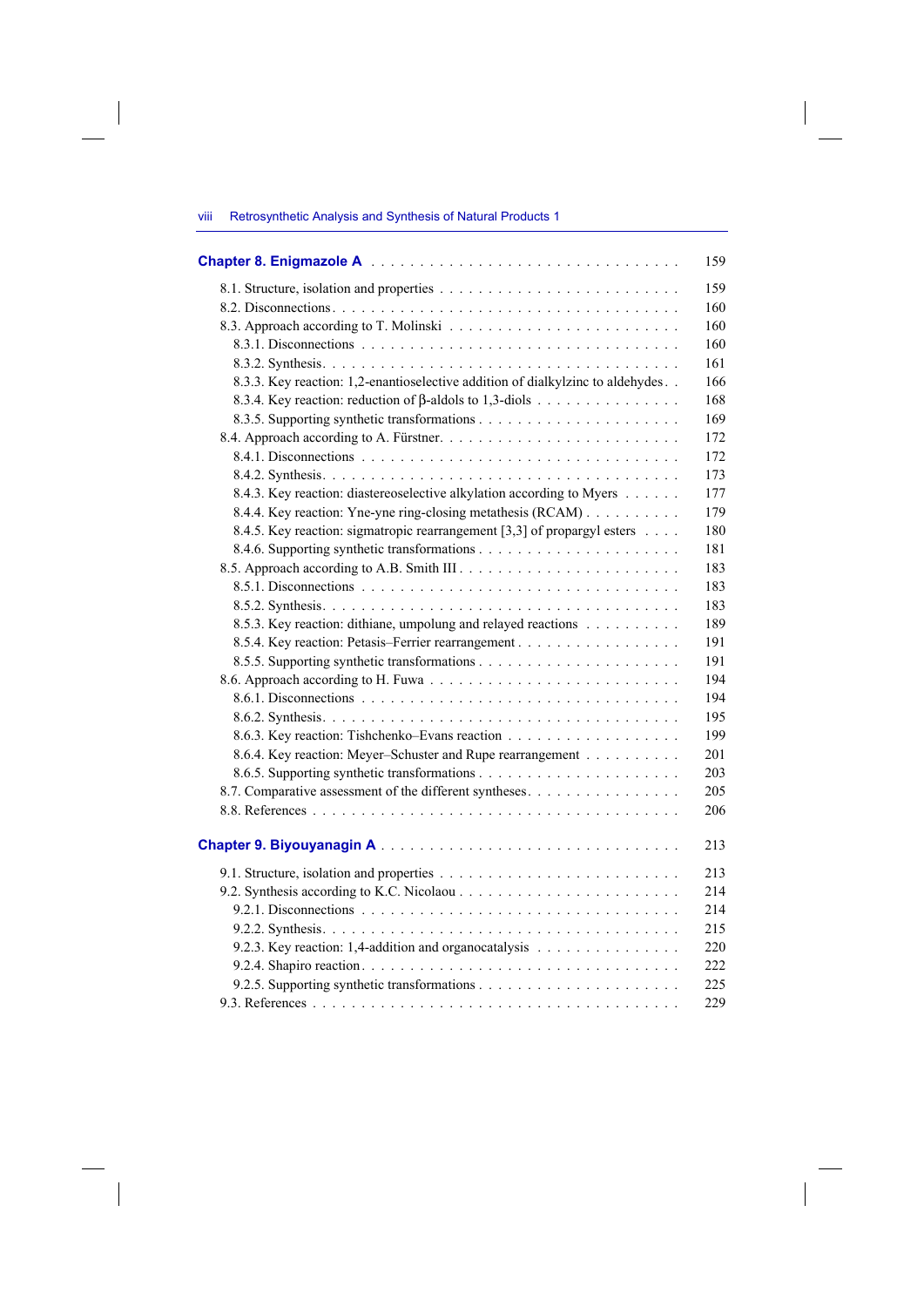$\overline{\phantom{a}}$ 

|                                                                     | 233 |
|---------------------------------------------------------------------|-----|
|                                                                     | 233 |
|                                                                     | 234 |
|                                                                     | 234 |
|                                                                     | 234 |
|                                                                     | 235 |
|                                                                     | 237 |
| 10.3.4. Key reaction: ring-closing metathesis of hindered olefins   | 241 |
| 10.3.5. Key reaction: reduction of enones according to Luche.       | 242 |
|                                                                     | 243 |
|                                                                     | 245 |
|                                                                     |     |
|                                                                     | 249 |
|                                                                     | 249 |
|                                                                     | 250 |
|                                                                     | 250 |
|                                                                     | 250 |
|                                                                     | 252 |
| 11.3.3. Key reaction: hetero-Diels-Alder enantioselective reaction. | 254 |
|                                                                     | 256 |
|                                                                     | 258 |
|                                                                     | 258 |
|                                                                     | 260 |
| 11.4.3. Key reaction: Kirmse-Doyle rearrangement                    | 262 |
| 11.4.4. Key reaction: Julia–Lythgoe and Julia–Kocienski reaction    | 264 |
|                                                                     | 268 |
|                                                                     | 270 |
|                                                                     |     |
|                                                                     | 273 |
|                                                                     | 273 |
|                                                                     | 274 |
| 12.3. Synthesis of oblongolide A according to Shing                 | 275 |
|                                                                     | 275 |
|                                                                     | 275 |
| 12.3.3. Key reaction: intramolecular Diels-Alder reaction.          | 278 |
|                                                                     | 280 |
|                                                                     | 281 |
|                                                                     | 281 |
|                                                                     | 283 |
| 12.4.3. Key reaction: intramolecular [3+2] cycloadditions.          | 287 |
|                                                                     | 288 |
|                                                                     | 291 |

 $\overline{\phantom{a}}$ 

 $\mathcal{L}^{\mathcal{L}}$